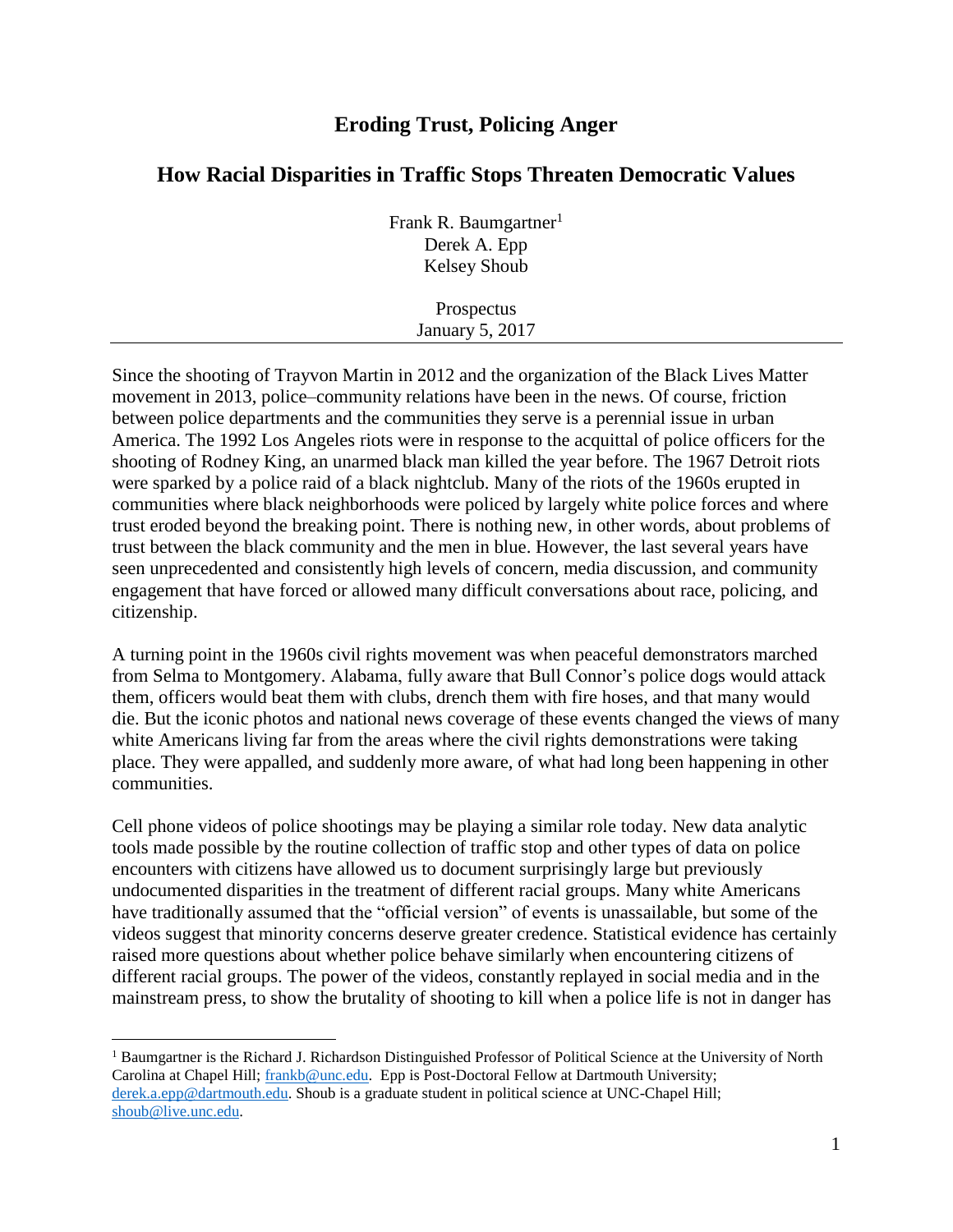galvanized many inside and outside of the minority community. Dry data analytics have backed up these vivid illustrations.

In this book we ask how did we get here, and we focus on the rigorous statistical analysis of millions of routine traffic stops to explore differences in how drivers of different racial, age, and gender groups are treated by the police. Since the 1970s, aggressive police targeting within the minority community has been justified by the "war on drugs." Even routine traffic stops were seen as a means by which the police could target drug couriers and put an end to the epidemic of drug abuse that has long generated so much concern. The police strategy of targeting individuals who fit a "profile" said to be associated with drug activity was validated by the U.S. Supreme Court in its unanimous 1996 decision *Whren v. United States*. Here the Court validated the right of police officers to pull over a car for any traffic violation, but ruled that there was no constitutional requirement of equity in treatment of traffic offenders. By breaking the law, any law, offenders opened themselves up to the possibility of police action. That action need not be equitable, the Court said. The police were not expected to stop all speeders, all those veering slightly out of their lane as they drive, all those driving in the passing lane of a freeway, or all of those with a cracked brake light, a dangling mirror, or an obscured license tag. Officers could pick and choose those offenders who seemed to be of greater interest. And, with hundreds of traffic laws and great discretion in their interpretation, officers could pull over virtually any car. Once pulled over, officers could seek consent or use probable cause to conduct a search of the driver, passengers, or the vehicle. Effectively, the Court permitted the use of routine traffic stops for targeted criminal investigations. The war on drugs was the justification for these actions. Here we seek to document what has not been fully documented before: This strategy is a poor tool for catching "bad guys" and instead generates distrust, anger, and alienation among those the police are sworn to protect.

Consistently through the war on drugs, police agencies have made clear that "you have to kiss a lot of frogs before you find your prince"—very large numbers of traffic stops would have to occur before an officer might interdict a significant drug shipment. Unstated in that calculation was that many Americans would be subjected to police investigations so that a small number could be searched or arrested in the hope of finding a large cache of drugs. Those who were momentarily detained were said by the Court to have suffered only a trivial inconvenience. The key element in this targeting, which kept it hidden for so long from those who might have objected, was that middle-class Americans were largely exempt from its consequences. On the other hand, members of minority groups, especially young men were subjected to a lot more than just an occasional trivial inconvenience. Police routinely targeted poor neighborhoods, individuals with certain forms of dress, males rather than females, younger people rather than older ones, and minorities rather than whites. The poor were particularly targeted because of the number of vehicle violations associated with broken tail-lights, equipment problems, and expired registration tags, issues that are more likely to occur among the poor than among the middle class. Thus, millions of Americans have been targeted for more intensive police attention outside of the gaze or knowledge of most middle-class whites. And it has not been trivial at all. It has been humiliating, frustrating, and unfair. Most of all, it has been ineffective.

While civil rights attorneys and members of minority communities have long complained of these targeted police activities, the very targeted nature of them kept them from the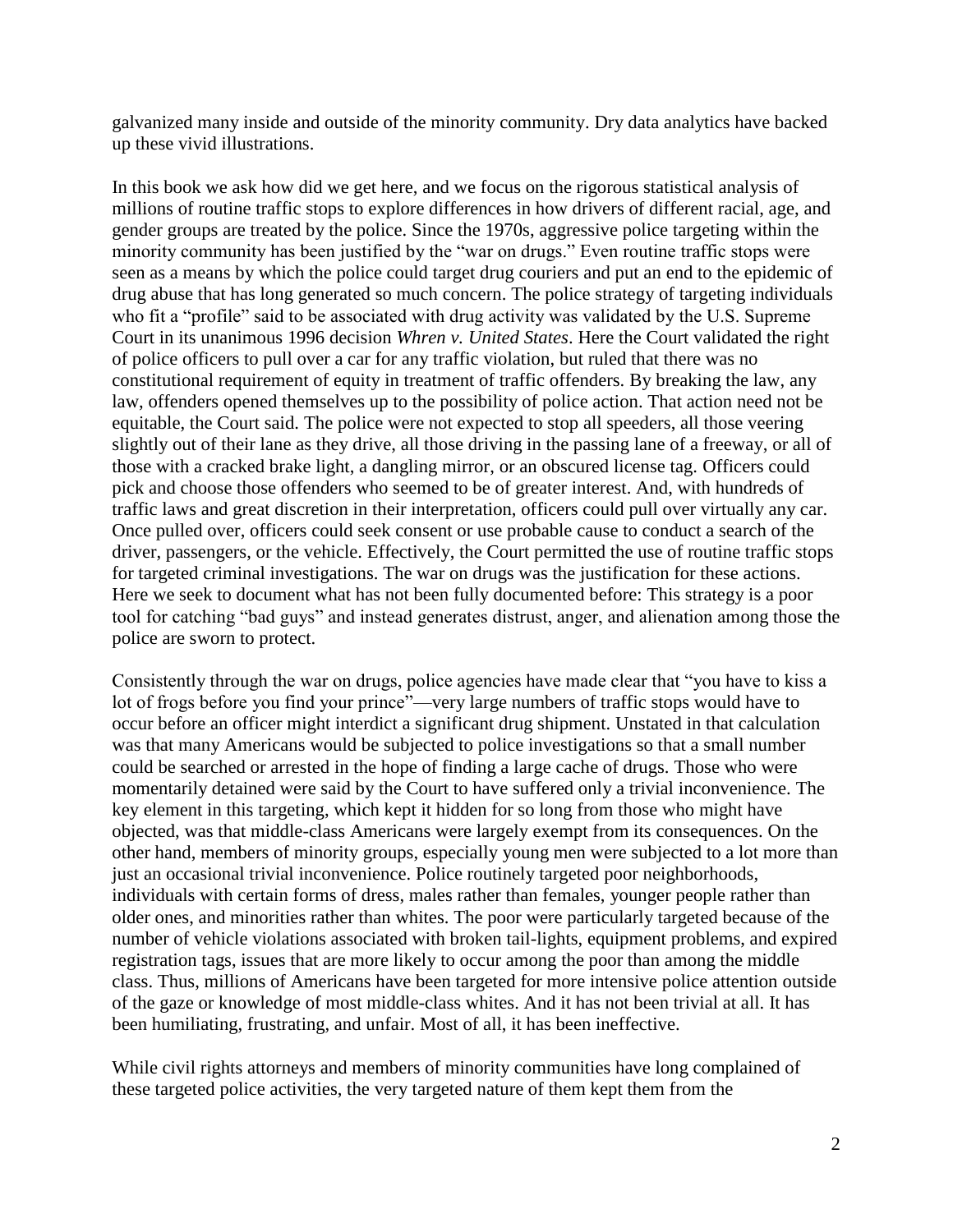consciousness of most middle-class whites. Americans all understand that excessive speeding may well lead to flashing lights in the mirror, and no one enjoys a police encounter leading to a ticket. But we also know the difference between a legitimate, if unwelcome, traffic ticket and a pretextual or targeted enforcement. Being stopped and ticketed is one thing, being asked to justify or explain your whereabouts, your destination, or the car you are driving is something else entirely. When Philando Castile was shot and killed in St. Paul, Minnesota in 2016 after a routine traffic stop, he had been pulled over at least 46 times from the time he learned to drive until his death 14 years later; he had had various suspensions of his license and fines for such violations as driving without a license or not having valid insurance. These totaled over \$6,000, meaning that he had spent virtually his entire young life as a driver fighting various fines, court fees, and license suspensions (see Peralta and Corley 2016). Many poor drivers, especially in minority communities, do the same. Of course, these troubles are virtually unheard of in middle-class America; for one, poverty keeps many from paying the initial fine, leading to accumulating court sanctions, fees, and penalties.

Until individuals such as Mr. Castile were cast into the national spotlight when videos of their violent deaths were played on national television and reporters delved into their backgrounds, few were asking about the collateral consequences of these large-scale police dragnets. The US Department of Justice investigation of police practices in Ferguson Missouri brought many of these elements to light: The city relied on its poorest residents for traffic fines, court fees, and arrests because all of these were income-generating activities for the city. In effect, the city was financed through selective and targeted enforcement of various laws that did little to make people safer, but which imposed a severe burden on those least able to bear it. In this book, we measure the racial disparities associated with police traffic stops and assess the costs and benefits of enlisting the traffic police in the war on drugs.

The costs associated with these policies have been born almost entirely by young men of color, and therefore have been invisible to most Americans. But, as many other scholars have recently begun to argue and document, adverse encounters with the police, even short of arrest, erode trust in government, reduce the ability of individuals to get and maintain jobs, and have many other consequences when they are so highly targeted on a narrow segment of the population. We document the degree of targeting and thereby illustrate the high cost paid by so few.

The benefits of the war on drugs and the *Whren* decision have been to allow police great leeway in using the traffic laws as they please to target certain individuals. If drug couriers, but no others, routinely fit the profile then it might be very beneficial to stop those who appear to be drug runners. But our data show how these benefits have been fleeting, rare, and many times none at all as those actually found to be transporting large quantities of drugs have successfully argued that their rights were violated when they were searched based on little more than some external indicators that did not add up to probable cause of being involved in a crime: wearing a certain type of cap, or driving a car registered in another state, is not probable cause.

North Carolina was the first state in the nation to mandate the collection of demographic data following any traffic stop, passing the law in 1999. Beginning on January 1, 2000 for the State Highway Patrol, and in 2002 for all but the smallest police agencies, officers have recorded the age, race, and gender of every driver pulled over, why they were stopped, and the outcome of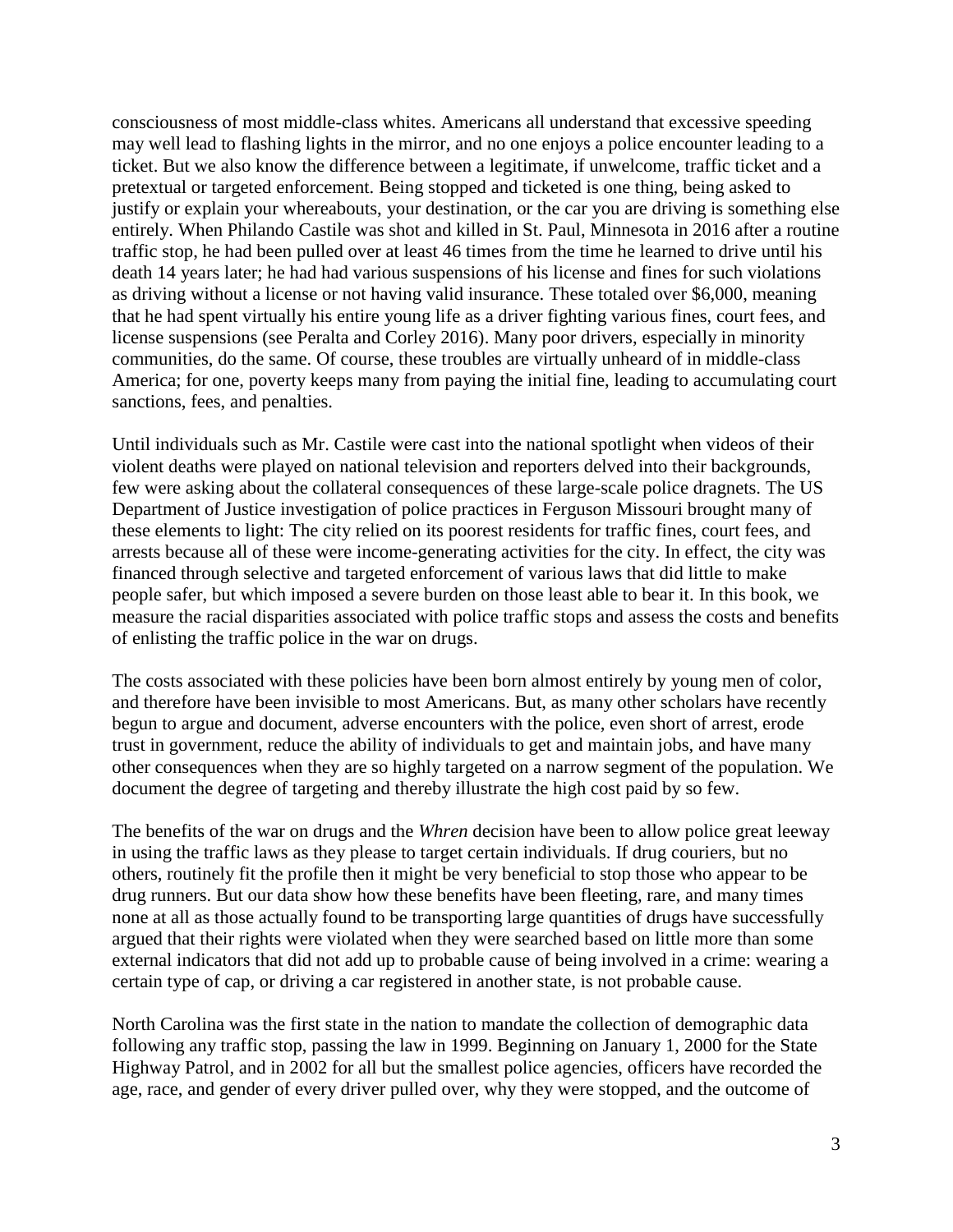that stop. Based on the analysis of almost 20 million of these records, we focus on racial differences in the likelihood of various outcomes, with a particular focus on whether the officer searches the driver or the car. Very few traffic stops lead to a search; just about three percent. But searches are highly targeted at young men of color; over twenty percent of those stopped are searched in some cities. The majority of these searches yield no contraband, and when there is a contraband "hit" the amounts involved are rarely those associated with a dealer or a courier. In fact, courier-level contraband hits are vanishingly rare.

If searches associated with traffic stops were justified as a means to catch drug "kingpins" or couriers, they have been extremely ineffective. In North Carolina alone, millions have been pulled over for minor violations—equipment problems, expired registration tags and for other reasons that could well be pretexts (fully allowed by the Court in *Whren*) rather than because of excessive speeding, drunk driving, or other serious safety concerns. Disproportionately, these traffic stops, and hundreds of thousands of fruitless searches that followed from them, have been targeted at those fitting a "drug courier profile": Young men of color. The disproportionate weight of the war on drugs in these communities is an important component of a larger discussion about mass incarceration, citizenship, and belonging.

We focus on traffic stops and document sustained and troubling disparities in how racial groups are treated in routine traffic stops. These disparities are robust to controls for the purpose of the stop and whether the stop occurred on a weekend evening, late at night, or during the morning rush hour. They are both institutional and officer-based. That is, we can identify individual "bad apple" officers who have particularly wide disparities in their treatment of drivers by race. But the causes of the disparities are much broader than only a few bad apple officers.

Across the state, various police and sheriff's departments have higher and lower levels of disparity in their treatment of drivers of different racial, ethnic, age, and gender groups. Further, the disparities vary over time. Looking both over time and across different agencies, we explore the causes and consequences of racially targeting search and arrest patterns. Individual police officers, sheriff's deputies, and state troopers are identified by a unique ID number. While the identity of the officer is unknown, and therefore we cannot analyze whether officer demographics influence their traffic stops, we can identify individual officers who have high and low rates of search, high and low rates of racial disparity in their stops and searches, and from that identify "bad apple" officers: those with the most marked disparities in the rates at which they search drivers by race. With that information, we can then test whether these officer-level differences explain the patterns of racial disparities seen across the database. While they contribute to them (by definition they must), they by no means explain the bulk of the variance in racial disparity that we observe.

When we compare every community in the state both across space and time, we find that those with the highest levels of racial disparity are systematically related to: Higher poverty, smaller size, and lower political power for blacks. That is, controlling for the poverty rate and the size of the city, greater political empowerment of the black community generates lower rates of racial disparity in the police department. We measure black political empowerment as a combination of three factors: the black shares of the population, the voting population, and the elected officials. These three factors are of course highly interconnected, so we treat them as one. The bottom line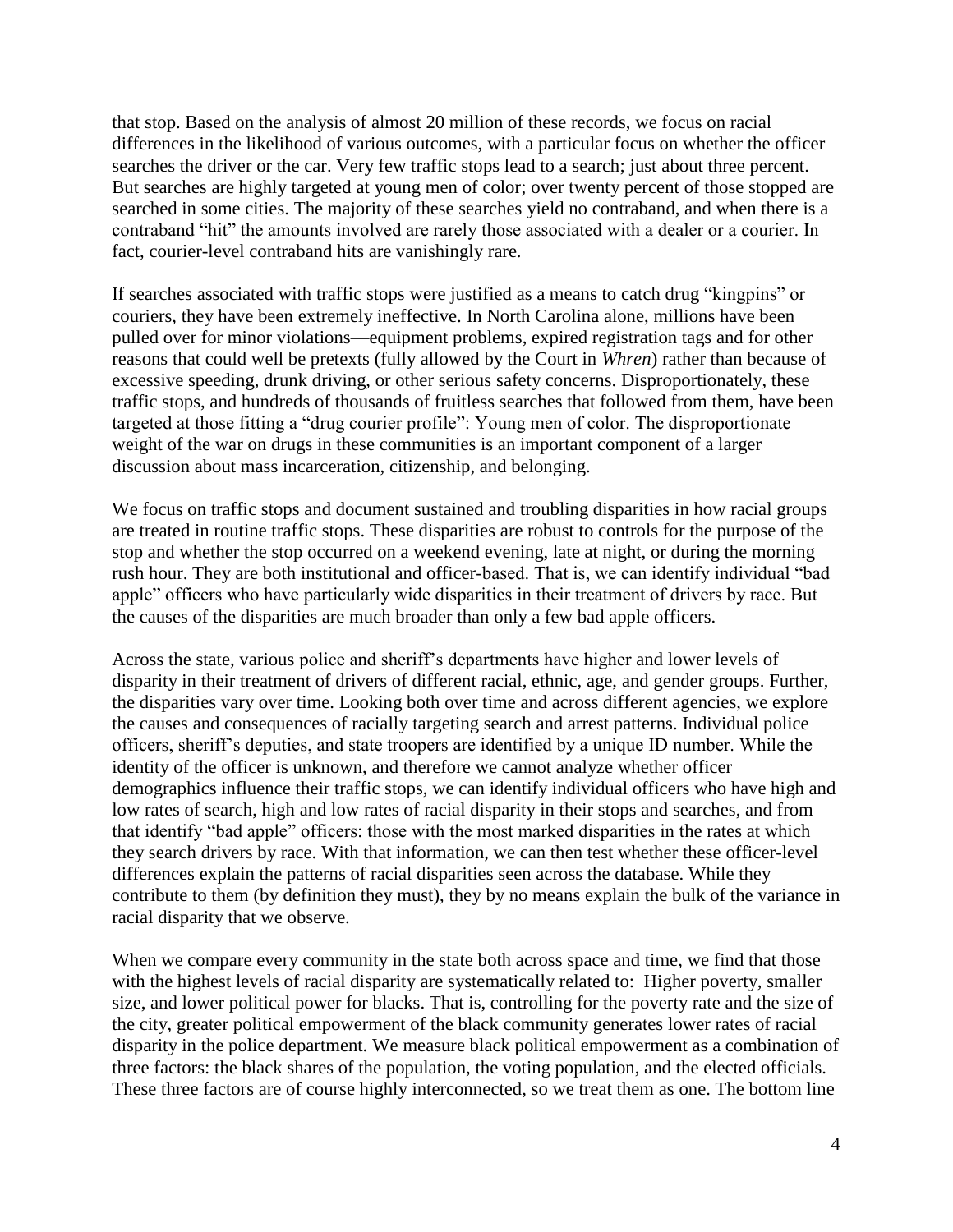in our research predicting where disparities are high and low, however, comes down to this: Where blacks are politically weak, disparities are strong; where blacks are fully mobilized politically and share in the governance of their local community for example by having seats on the city council, the local police have lower rates of disparity. Lerman and Weaver (2014) documented that disparate treatment by police can stimulate reduced voting turnout and involvement in politics by those affected by their interactions with police. We provide further evidence of the importance of this finding: where disparities are high, the voting share of the black population is lower.

Racial disparities in the outcomes of traffic stops naturally generate alienation among those who sense they have been targeted for unequal treatment. Largely unremarked in this debate is that those not targeted may not even be aware that the targeting is occurring, unless a family member or close friend is routinely targeted. This lack of awareness, we believe, has contributed to a large-scale lack of empathy and understanding. Over the past three years, however, cell-phone videos documenting harsh, sometimes fatal, police interactions with young men of color have awakened all Americans to these realities. The massive scale of what we observe convinces us that the diversion of routine traffic patrols into a targeted practice of aggressive search for those who fit a "profile" in the name of the war on drugs has been extremely costly, much more so than has previously been identified. Further, while members of our nation's minority communities have long been aware of these disparities, middle-class whites are only slowly being made aware of them. Of course, understanding can only start with knowledge and acknowledgement. And repair and reform can only come from understanding.

In this book, based on a comprehensive analysis of one state's experience with traffic stops, we add to our collective understanding of the high cost and the low benefit of diverting routine traffic patrols into the war on drugs. This decision, dating back a generation, has paid little benefit in terms of fighting drugs, but has secretly tarnished our democracy. The tarnish has been real, as very few young men of color have escaped the knowledge that they could be pulled over for a pretext, potentially subjected to search, and possibly arrested while their equivalent on the other side of town would not have to fear these events. The tarnish has been secret as well, since those not targeted by the practice may be completely unaware of it. Of course, police are not allowed to pull over drivers unless they break the law. But many of our traffic and vehicle laws allow for considerable officer discretion, and others put all of us routinely on the wrong side of the law. While the Court has not so ruled, the disproportionate application of the law in some groups but not in other groups has generated resentment, alienation, and a sense of degraded citizenship. Further, many Americans are only now becoming aware that this is even happening, though it has been going on for decades.

#### **Similar books**

The book which is most similar to ours is undoubtedly *Pulled Over: How Police Stops Define Race and Citizenship*, by Epp, Maynard-Moody and Haider-Markel (Chicago, 2014). Another touchpoint for us is Lerman and Weaver's *Arresting Citizenship* (Chicago, 2014). Lerman and Weaver do not focus specifically on traffic stops, but incarceration and interactions with the court system generally. Their analysis of the consequences of these interactions is key to the interpretation of the data we collect. Our book is more directly comparable to Epp and colleagues'. It differs from theirs mostly by the nature of the respective datasets that are at the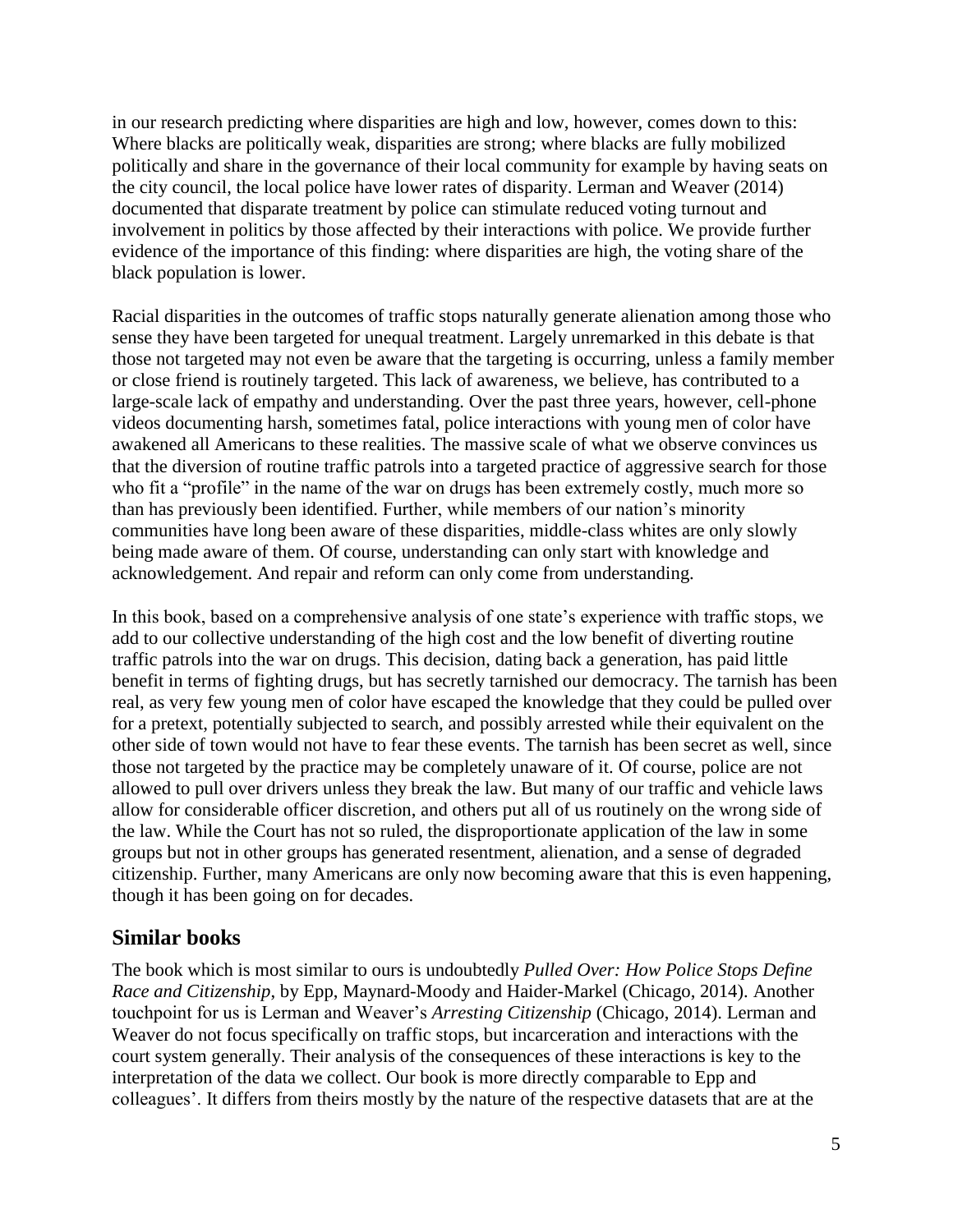core of the research reported. Epp and colleagues conducted a survey of drivers in the Kansas City metropolitan area and interviewed them about their experiences. We use official records and take on a more consistently statistical approach. Our analysis is the largest of its kind (with almost 20 million traffic stops analyzed), but is based on a single state. In our last chapter we put North Carolina into context by analyzing published reports showing the degree of racial disparity found in hundreds of other jurisdictions. We do not, however, delve into the micro-level analysis of traffic stops in other states because each state gathers slightly different information as part of their traffic statistics. We hope to explore this in a future work. Finally, the work we have conducted in North Carolina has generated or been used in a number of journalistic and legal investigations into patterns of traffic stops, or the legal justification for individual arrests. We make use of these studies wherever possible in order to gain further insights and to illustrate using particular cases the large trends which are our primary focus.

Both the Epp and Lerman-Weaver books deal with the large-scale questions of citizenship, belonging, efficacy, and alienation from government that can result from some (but not all) citizen-police interactions. In this sense, our book also fits in with recent works by Traci Burch (*Trading Democracy for Justice*, Chicago, 2013); or older works on racial disparities in criminal justice such as Jerome Miller's *Search and Destroy: African-American Males in the Criminal Justice System* (Cambridge, 1997) or Peffley and Hurwitz' *Justice in America: The Separate Realities of Blacks and Whites* (Cambridge 2010). We are also largely informed by the works of psychologists Philip A. Goff and Jennifer L Eberhardt though they have not produced similar books.

# **Target Audience**

Our target audience is similar to the books mentioned in the previous section: advanced undergraduates, graduate students, and scholars and professionals involved in civil rights, race and ethnic politics, and criminal justice.

## **Status of the manuscript**

Our book is organized into ten chapters, as outlined in the attached short chapter summaries. We expect the final manuscript to run approximately 80,000 words with 50 figures. We have completed drafts of all the analysis needed to complete the book (though some needs to be updated with a more recent version of the dataset) and full drafts of four chapters: 4 on stop outcomes; 5 on Contraband; 6 on Officer-level variation and "bad apple" officers; and 8 on how the Political Power of the Black community can reduce disparities. We expect a complete draft of the entire manuscript to be available by May 1, 2017. We hope that the feedback we receive from reviewers on this outline as well as the three sample chapters will allow us more efficiently to complete a full draft that will meet the expectations of these same reviewers.

## **About the authors**

Baumgartner is author or co-author of many books including *The Politics of Information*  (Chicago, 2015, winner of the Brownlow Award from the National Academy of Public Administration), *Lobbying and Policy Change* (Chicago, 2009, winner of the Epstein Award from the APSA Section on Political Organizations and Parties), *The Decline of the Death Penalty and the Discovery of Innocence* (Cambridge, 2008, winner of the Kammerer Award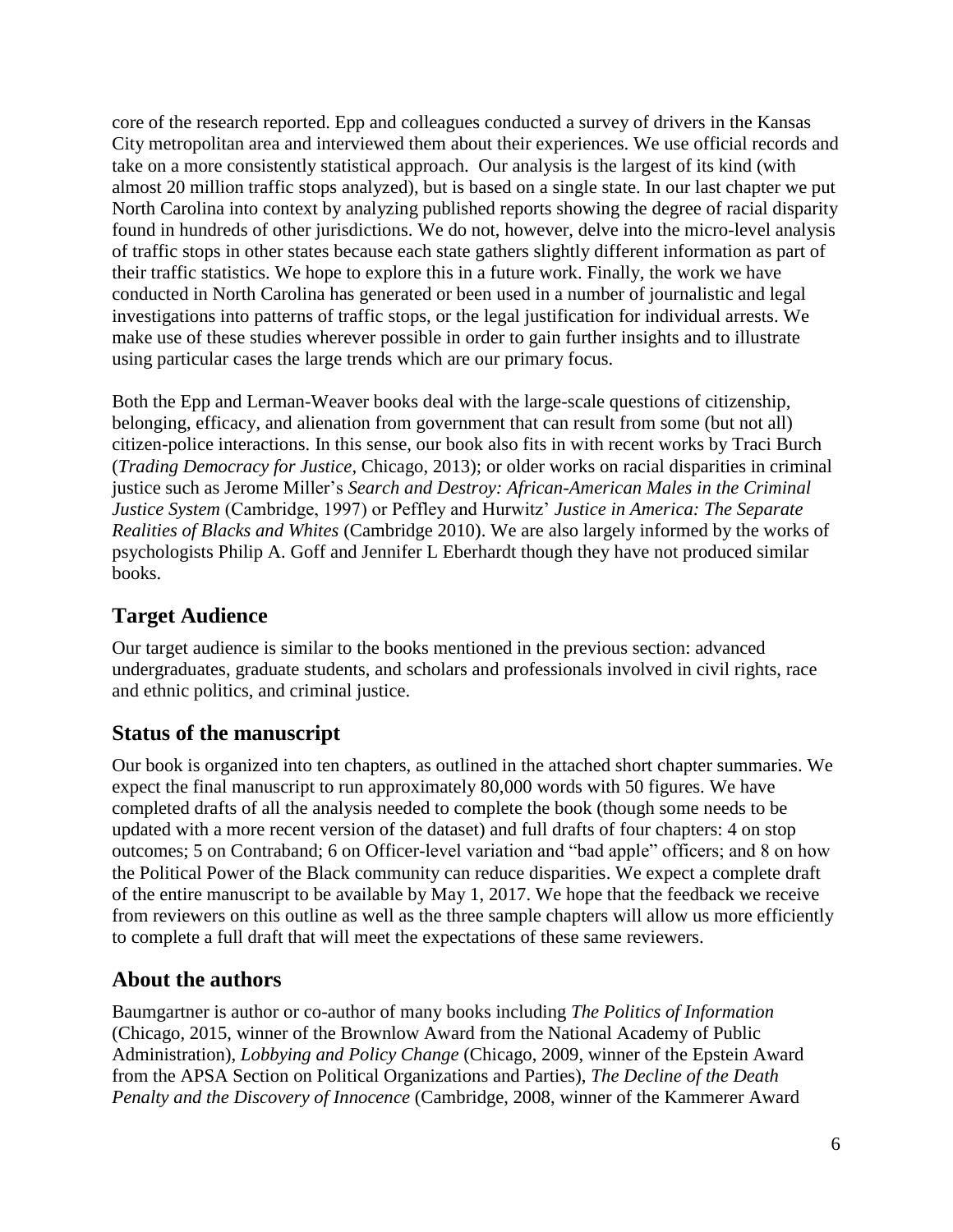from the APSA as the best book on US public policy), and other works. Epp completed his PhD in 2015 and is author of the forthcoming Chicago title, *The Structure of Policy Change*. He is currently a post-doctoral fellow at Dartmouth College. Kelsey Shoub is a graduate student at UNC-Chapel Hill and expects to receive her PhD in 2018. Together with Bayard Love, we previously published "Targeting Young Men of Color for Search and Arrest during Traffic Stops: Evidence from North Carolina, 2002-2013" (*Politics, Groups, and Identities*, forthcoming 2016).

# **Chapter Outlines**

# *Chapter 1. Fighting the War on Drugs with Traffic Stops*

The war on drugs has transformed policing. Even routine traffic patrols became a mechanism for routing out drug "kingpins" and couriers. However, a generation of experience with these police strategies shows that it has resulted in little benefit, but come at a tremendous, but underappreciated cost. The cost has been borne almost exclusively by those targeted: Young men of color. Their alienation, frustration, and anger with government is understandable when we consider the disproportionate targeting that they have suffered through these policies and enthusiastic Court ratification. In this chapter, we provide the historical background on the development of this new form of policing. We introduce the distinction between "investigatory" and "safety-related" traffic stops and discuss how the traditional safety function of traffic patrols has been diverted into an investigatory tool. We explore the negative consequences of this based on previous studies, US Department of Justice investigations, and foreshadow our own findings. We then introduce the chapters to come.

## *Chapter 2. Traffic Stops in North Carolina*

"Driving while black" became a national concern in the 1990s, and North Carolina was the first state to enact legislation to track the demographics of traffic stops. We review these historical developments, the passage of the legislation, and discuss what its backers were expecting to be able to show with the statistics they collected. Although the legislation explicitly requires the Attorney General to provide biennial reports to the Governor and the General Assembly presenting "scientific study" of the resulting data, none has ever been performed. After explaining the background and motivation of the legislation, we then review in detail the data that are collected, providing summary statistics for each of the variables included in the form, explaining what is available, and also what is missing in the state-mandated data collection. Through the end of 2015, almost 20 million traffic stops have been recorded, making this the largest database of its kind. All agencies serving populations of more than 10,000 individuals are required to submit, leading to over 300 agencies included in the database. Approximately half of the traffic stops come from one agency, the NC State Highway Patrol, and the 25 largest agencies constitute the vast bulk of the data recorded. Police departments (whose chiefs are typically appointed), sheriff's offices (elected), and state-wide agencies such as the highway patrol are all included.

# *Chapter 3. Who Gets Stopped?*

As a first step in describing and analyzing the data collected, we first make comparisons between the local population and those pulled over. State-wide and individually for each of the police agencies and sheriff's departments where there are sufficient stops to analyze, we compare the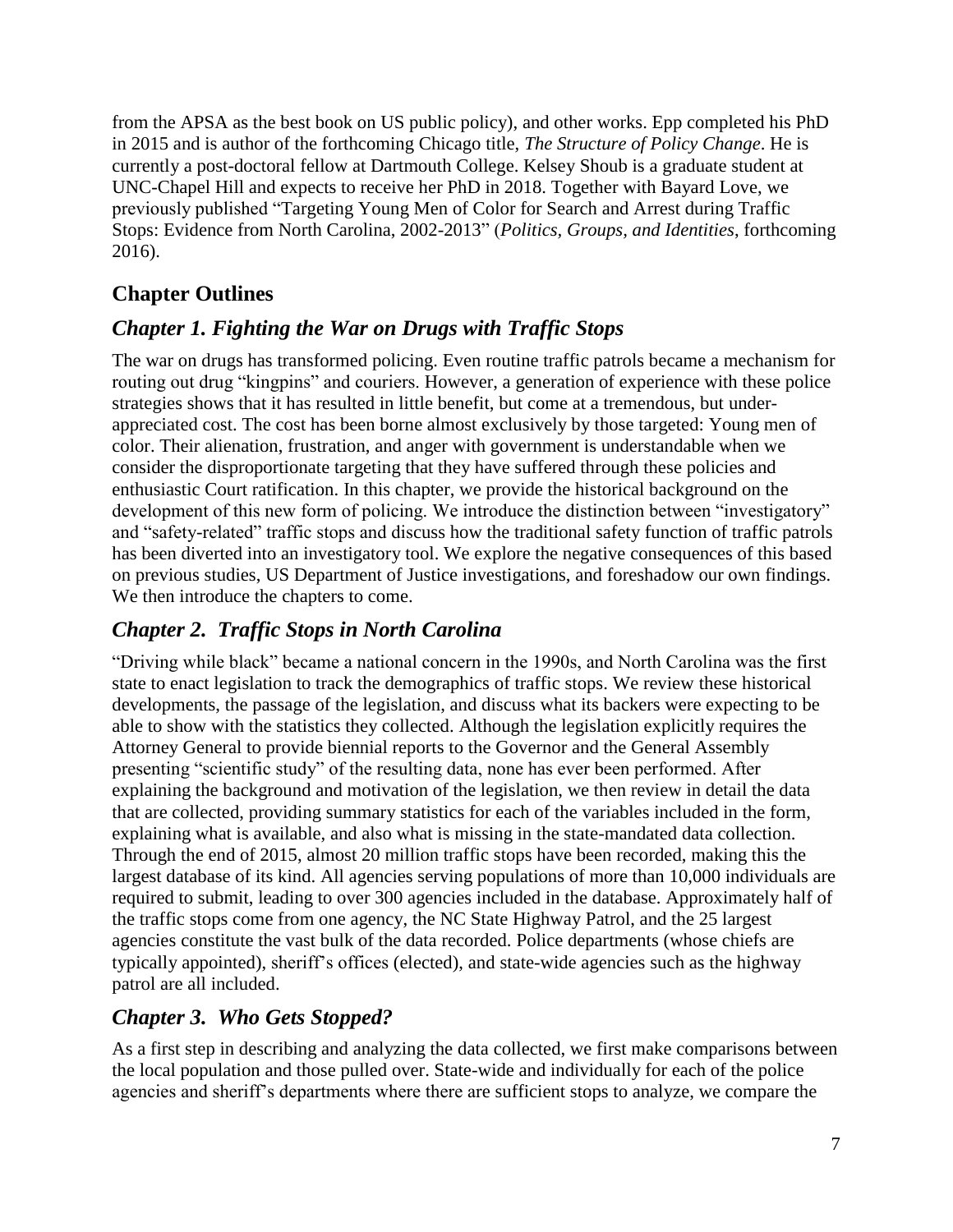local census of the population to those stopped, looking at the percentage of whites, blacks, and Hispanics in each group. There are, of course, several problems with such an analysis: driving populations differ from the larger population numbers (blacks and Hispanics drive less than whites; see Tal and Handy 2005); we do not know which drivers are speeding or breaking the law in another manner; and drivers may cross state or municipal lines so that the local driving population may not mirror the local residential population. Acknowledging these concerns, we nonetheless present a number of comparisons. First, minorities are over-represented in the vast majority of communities, compared to their population numbers, despite the fact that they are known to drive less; and second, some kinds of stops appear to be particularly focused on minority drivers. We use this chapter not to test any hypotheses but simply to show preliminary evidence that minorities are targeted for traffic stops disproportionately compared to their population shares, and that this is the case in virtually every police jurisdiction in the state.

# *Chapter 4. What Happens After at Stop?*

If there are legitimate concerns about comparing who is stopped with who lives in certain communities, when we look at the outcomes of traffic stops, we know both the numerator and the denominator in the equation. That is, we know both the number of drivers with a certain outcome and the number of drivers having been pulled over for a given reason. The possible outcomes following a traffic stop are several: no action, verbal or written warning, citation, and arrest. Any of these outcomes may also be associated with a driver or vehicle search. We review the likelihood of these outcomes for each racial and gender group. Minority males are more likely to be released with no action, marginally less likely to get a ticket, and much more likely to be searched or arrested. We find very robust patterns by which black and Hispanic men, especially young men, are much more likely to be searched and arrested, whether we look at simple rates per traffic stop, or in a more rigorous logistic regression where we control for as many factors as the official statistics allow: why the car was pulled over; the time of day and day of week of the stop; age; race/ethnicity; gender; and officer- and agency-level fixed effects. For arrests, we also include whether contraband was found. In both models, we find powerful evidence that minorities are about twice as likely to be searched or arrested as compared to whites. The findings are much more powerful among men than among women (where the racial disparity is on the order of 30 percent). Young men of all races are targeted, but young minority men much more so.

## *Chapter 5. Finding Contraband*

When asked about the logic behind the Drug Enforcement Agency's (DEA) Operation Pipeline, a California Highway Patrol sergeant famously explained that "It's sheer numbers. Our guys make a lot of stops. You've got to kiss a lot of frogs before you find a prince" (Webb 2007). In this chapter, we focus on this practice of "kissing frogs" but we emphasize the extremely low rates at which significant amounts of contraband are found. Some level of contraband is found in about one-quarter to one-third of searches, so if traffic stops lead to search about 3 percent of the time, and contraband hits occur about in about one-third of these searches, but significant amounts of contraband are found only in about 1 in 100 cases of contraband hits, then the odds of making a significant hit are: (Traffic stops) x .03 [e.g., cases with searches] x .30 [contraband hits] x .001 [significant hits], or 9 times per 1 million traffic stops. We then focus on consent and probable cause searches (search types where officers have the most discretion) and demonstrate that racial disparities in both have been increasing over time, but that minorities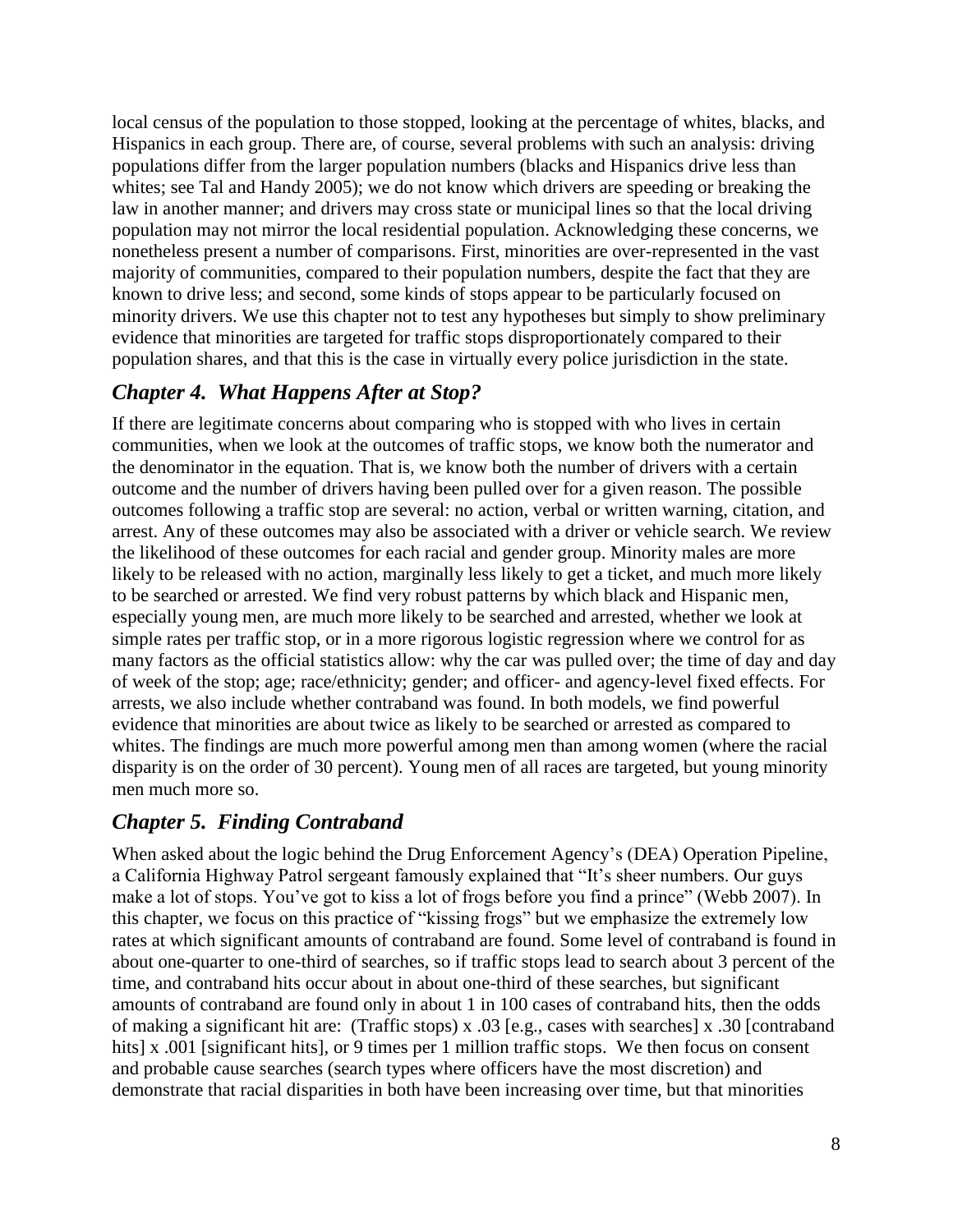have been consistently less likely than whites to be found even with the small amounts of contraband that these searches typically yield. Multivariate regressions predicting the occurrence of contraband after different types of search shows that this racial differential is robust to various controls. Further, when we explore officer-by-officer search rates and contraband hit rates, we find that there is no correlation; that is, officers with high (or low) search rates do not systematically have higher or lower contraband hit rates. Theoretically, one would expect that those officers who search "too often", subjecting a high percentage of citizens to fruitless searches, would learn to adjust their behavior to search only those with greater probability of contraband; similarly, those officers who almost always find contraband are perhaps using too high a threshold, allowing potential criminals to escape their attention by not searching them. Not only is this lack of correlation apparent at the officer-level, but it is also true when we look across the 97 police agencies with at least 1,000 traffic-based searches. Perhaps surprisingly, there is no correlation between searching more and finding less. Rather, the pattern is consistent with pure randomness. We conclude here with a discussion of the inefficiency of traffic stops as a means for searching for drug kingpins and couriers.

## *Chapter 6. Search and Arrest Patterns by Officer and Agency*

In this chapter, we explore the tremendous variability with which different police officers and police agencies issue citations, make arrests, conduct searches, and the degree to which we can explain this variation by looking at the mix of reasons for which they pull drivers over. The typical outcome of a traffic stop is a ticket, but individual officers have ticketing rates covering the full range of zero to 100 percent. Similarly, arrests and searches are statistically very rare (just 2 and 3 percent of all traffic stops), but many officers have no searches or no arrests, and others have rates over 20 percent. Even looking at particular stop purposes, such as seat belt violations for example, some officers rarely give a ticket and others almost always do. With this tremendous level of discretion, it is no wonder that racial patterns in stops and search rates are extremely varied from officer to officer. We identify hundreds of officers with much higher rates of stopping blacks compared to whites and explore whether this is related to rates of searching each race. We find there is a very mild negative correlation: those who may operate in an area with a higher black driving population have slightly lower rates of difference in their search rates. The highest disparities in search rates occur among those officers who pull over the fewest blacks compared to the number of whites they pull over. Racial disparities in search decline slightly as the mix of drivers the officer stops becomes predominantly black. We show that these disparities are stronger when the drivers are stopped for investigatory reasons as opposed to safety ones. Finally, we demonstrate that entire agencies have these same patterns, and that blacks are significantly more likely to be stopped for investigatory reasons, not safety ones. For blacks, pretextual stops as part of the war on drugs are a part of life. For whites, the police enforce traditional traffic safety norms. Identifying the tremendous variability from officer to officer allows us then to develop an indicator of "bad apple" officers and to test whether the large racial disparities in traffic stop outcomes documented in earlier chapter can be attributed to broad institutional practices or to "bad apples." We find that institutional practices are more important, though we do indeed identify some officers with highly disparate patterns of behavior.

### *Chapter 7. Profiling Hispanics, Profiling Blacks*

In most of our book we focus on black-white comparisons; blacks constitute over 20 percent of the NC population, and Hispanics are a much lower percentage. However, the number of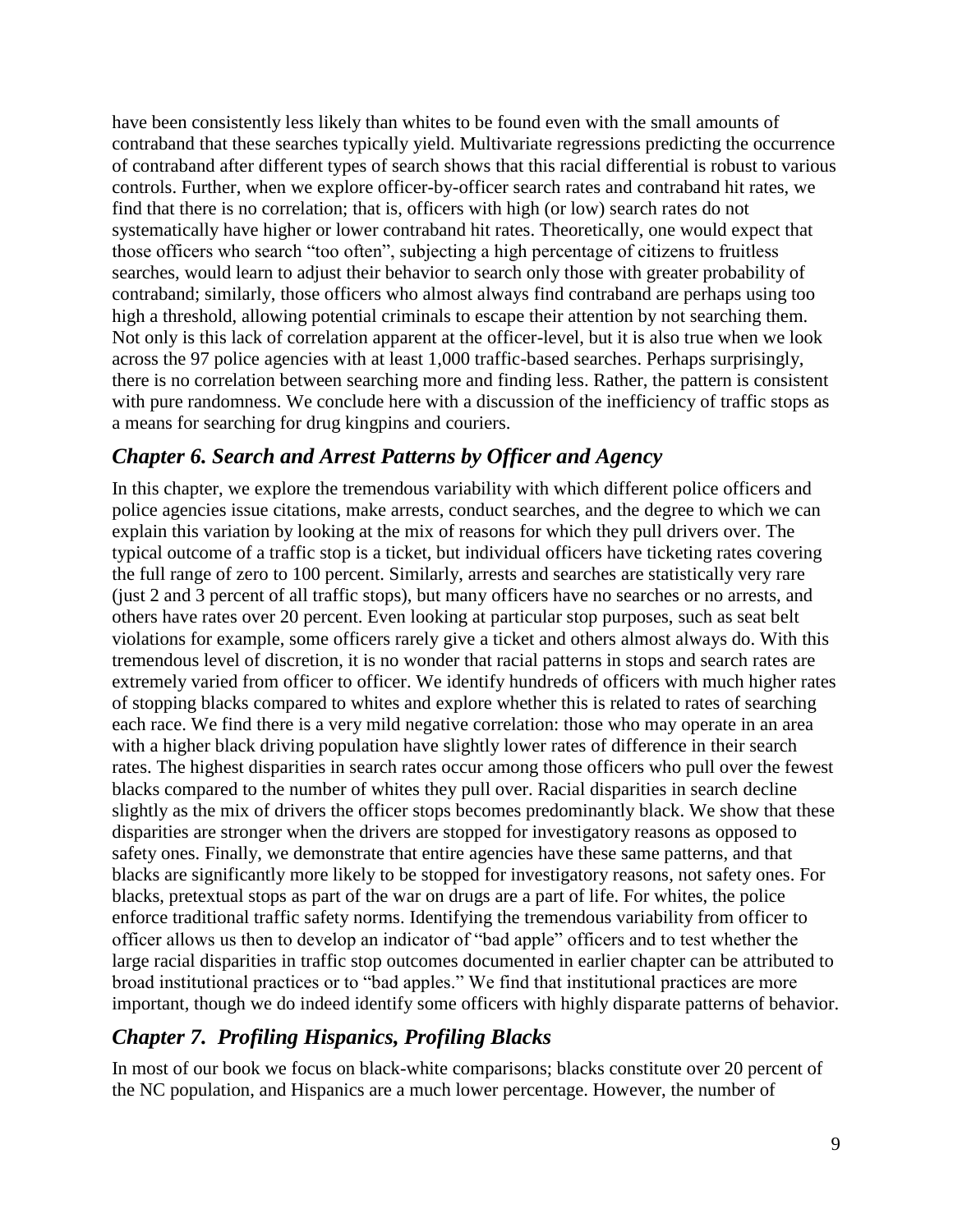Hispanics stopped has increased significantly over time. Further, Hispanics are subjected to slightly different patterns of profiling in traffic stops, as the police may be concerned with illicit drugs as with other minorities, or they may be evaluating immigrant status. We pay careful attention to the different patterns apparent when we compare Hispanic to white drivers in this chapter, compared to the black-white comparison which are our focus in other chapters. We find a number of similarities (young Hispanic men are much more likely to be target for search and arrest; Hispanics are much less likely to be found with contraband after a search); and a number of differences (officer-level disparities are more balanced; gender and age work less in favor of Hispanic women and older drivers as compared to blacks). We explain these similarities and differences with regards to police targeting and note the dual dynamic of Hispanic targeting: drugs, as well as immigration.

### *Chapter 8. Black Political Power and Disparities in Policing*

Looking across time and across all of the communities where we can measure racial disparities, what factors predict higher and lower levels? Controlling for poverty and population size, we find powerful evidence that black political mobilization is the key. In cities with low black population share, low black share of voting in the most recent elections, and low black share of elected seats on the city council or in the mayor's office, disparities are higher. Police in such cities may feel less pressure to accommodate a large and politically powerful black community. By contrast, where blacks are more powerful politically, disparities are significantly lower. We believe there are two aspects to the driving forces in this relationship, one consistent with previous findings by Lerman and Weaver (2014) in which they showed that adverse contact with police generates political withdrawal. At the higher end of racial disparities, many members of the minority community may be driven to anger not only at the police but toward government in general, withdrawing from participation in politics and not voting. At the higher end of political representation and power among blacks, police may be more careful to avoid alienating such an important part of the local community. Either way, political representation of blacks, in particular voting and achieving representation on the city council, is strongly associated with reduced bias in the behavior of the local police.

### *Chapter 9. Reforms that Work*

As attention to the research presented in this book has increased, several cities have adopted important reforms to reduce racial disparities and to repair the broken trust between the police and minority communities. Two of these are Fayetteville, where strong NAACP-led protests led to the replacement of the police chief in 2013, and Durham, where the outgoing police chief fought strongly against reform until being invited to take his retirement on December 31, 2015. A comparison of the reforms enacted (or reluctantly accepted) in the two cities is instructive. Both cities mandated that officers obtain written permission before conducting a consent search; the permission forms contain a clear statement that the signature is voluntary and may easily be withheld. In both cases, consent searches of drivers or vehicles declined precipitously (by over 90 percent in Fayetteville). In Durham, however, this dramatic decline in consent searches was accompanied by an even greater increase in probable cause searches, and police leaders signaled before the reform was adopted that officers often have that discretion. We compare the mix of traffic stops by purpose, showing that in Fayetteville powerful leadership from the top moved officers to emphasize safety-related stops, deemphasizing broken taillight and expired tag stops, and that these administrative reforms were powerfully related to reduced racial disparities in the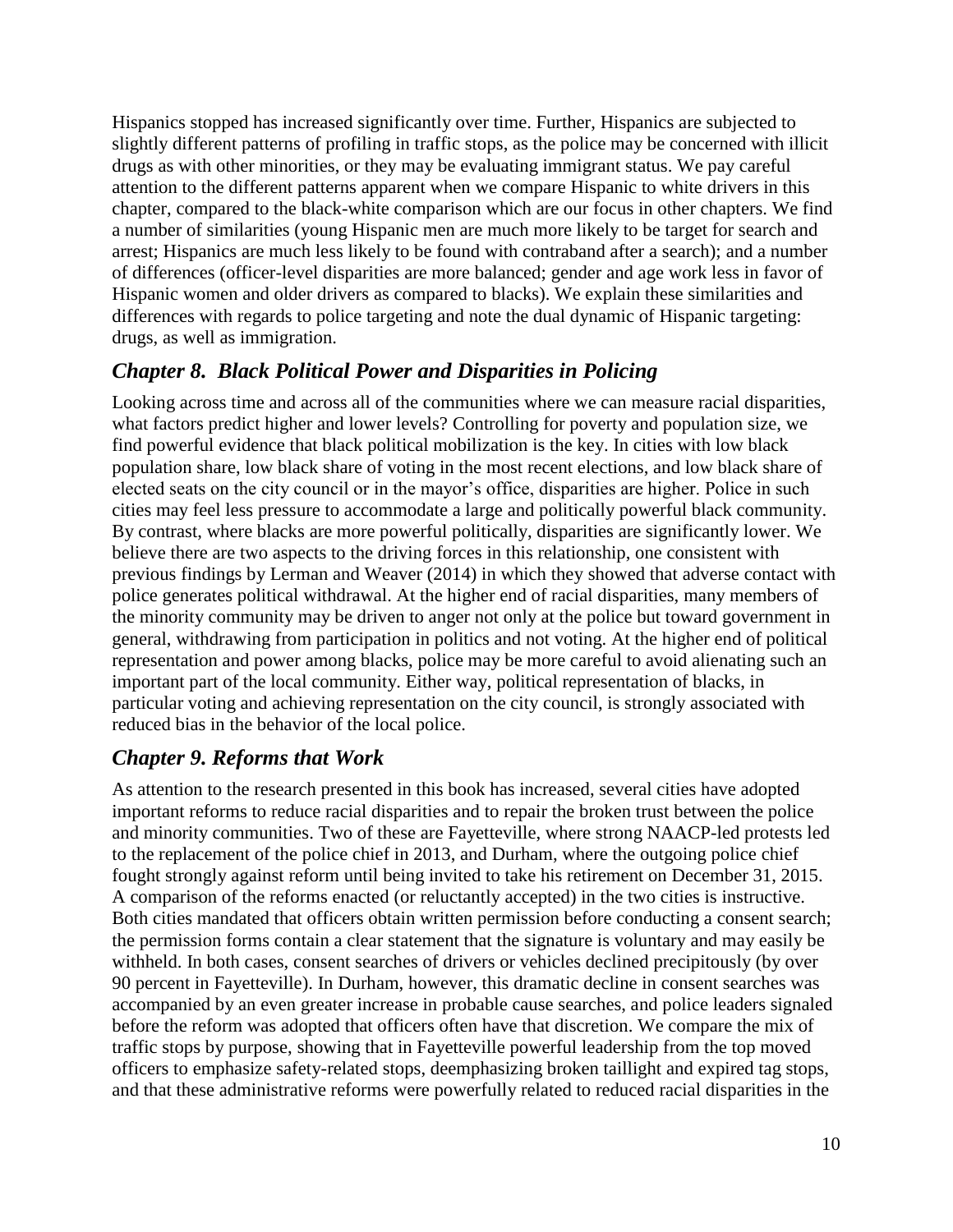outcomes of the stops. Further, we show that there was no associated increase in crime. Results for Durham are quite different though a new leader starting in 2016 may reverse the pattern there. Our point is that simple administrative reforms are possible and effective for those police leaders who seek to reduce racial disparities and build community trust.

# *Chapter 10. Traffic Safety and the High Cost of the War on Drugs*

In our conclusion, we review our findings and emphasize the extremely high cost of the generations-long diversion of our traffic police into warriors on drugs. Significant drug arrests come from good intelligence, powerful and targeted police work focusing on actual drug dealers, not those driving old cars, wearing certain kinds of clothes, or just anyone living in a "high crime area." Tragically, the strategy associated with routine police decisions in the past generation has unfairly subjected millions of Americans to unjustified but routine violations of their equal status as citizens. Naturally, those who feel that they have been unfairly targeted have the sense that their rights were violated, that they have been humiliated, or that they are not valued members of the community. Further, as Epp and others (2014) have documented, drivers know the difference between a justified and a pretextual stop when they are behind the wheel. We review recent North Carolina criminal cases where actual drug couriers have been interdicted on the highways with kilos, not ounces, of contraband but where the charges were reduced or thrown out completely because the patterns of traffic stops previously conducted by the officers involved showed that were "kissing frogs" in their search for the elusive prince. Thousands, perhaps tens of thousands, of individuals have been wrongly targeted for investigation on the thinnest of suspicion in a war on drugs that has been a diversion from the start. Good driving and obeying the laws on the highways is an important part of community health and safety. Diverting our police efforts from safety into an elusive and inefficient "war on drugs" has been a failure on its own terms. But it has also come at tremendous cost in terms of alienating entire communities who have rightly understood that their rights to be treated as equal citizens due the protection of the law, were being trampled. Police-community relations have been shattered in the process. It is time for repair.

### **References**

## **On-Line Appendices**

#### **Details of the SBI-122 form and Robustness Checks**

- 1. Copy of the form
- 2. Checkpoints and passengers not analyzed and why
- 3. Duplicate records: same stop time, perhaps related to passengers being wrongly coded as drivers, so there are two drivers for the same stop; discuss solutions and robustness of findings to these issues, including robustness of our key findings while excluding or including these records.
- 4. Officer ID issues: typos, etc. and how we handle that.

#### **Analysis of Passenger data**

1. replicate some simple rates to show that whatever racial dynamics we find for drivers are even stronger for passengers